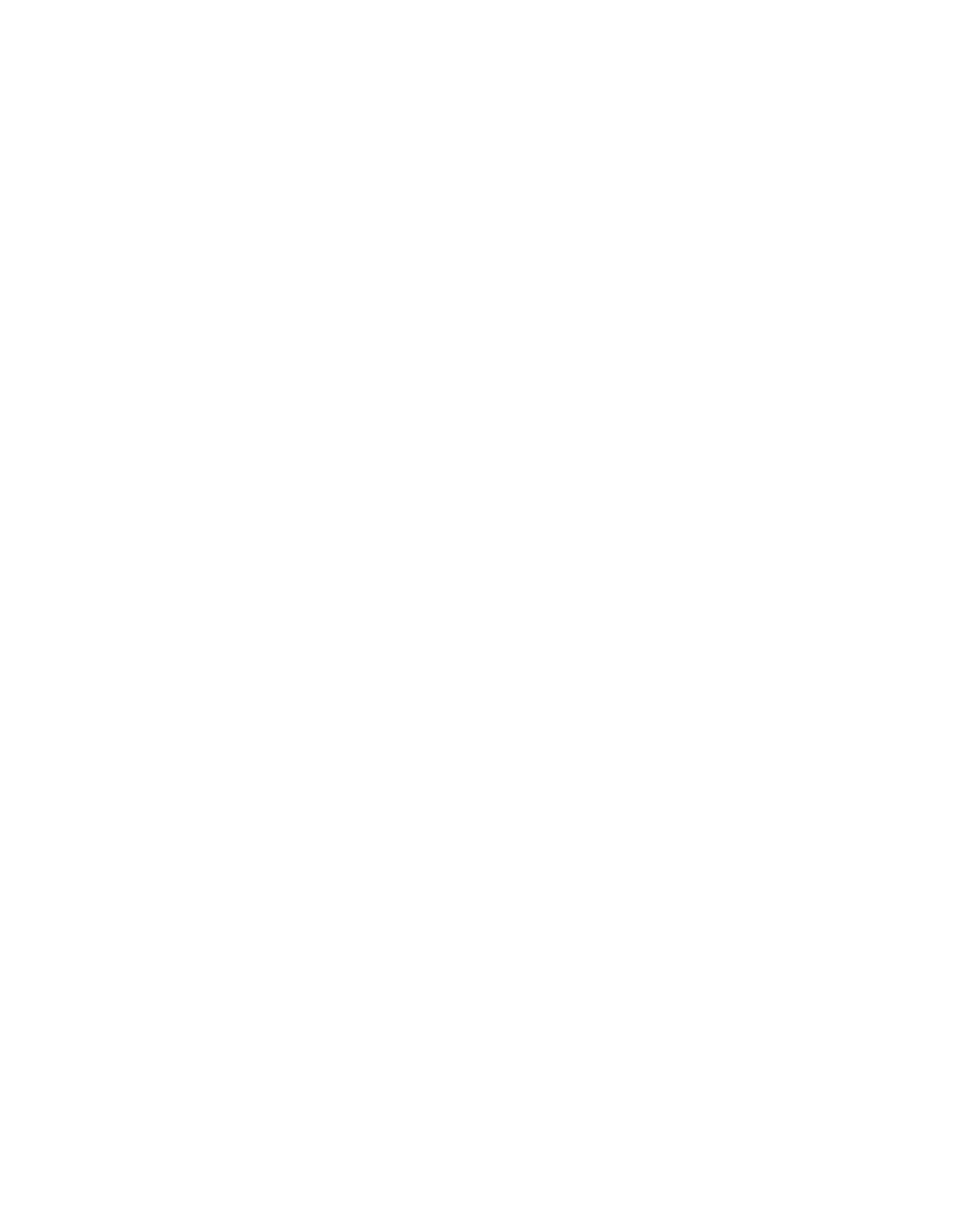Regents Examination in United States History and Government (Framework)

Student Name

Start your essay for Part II, Set 1 on the lines below: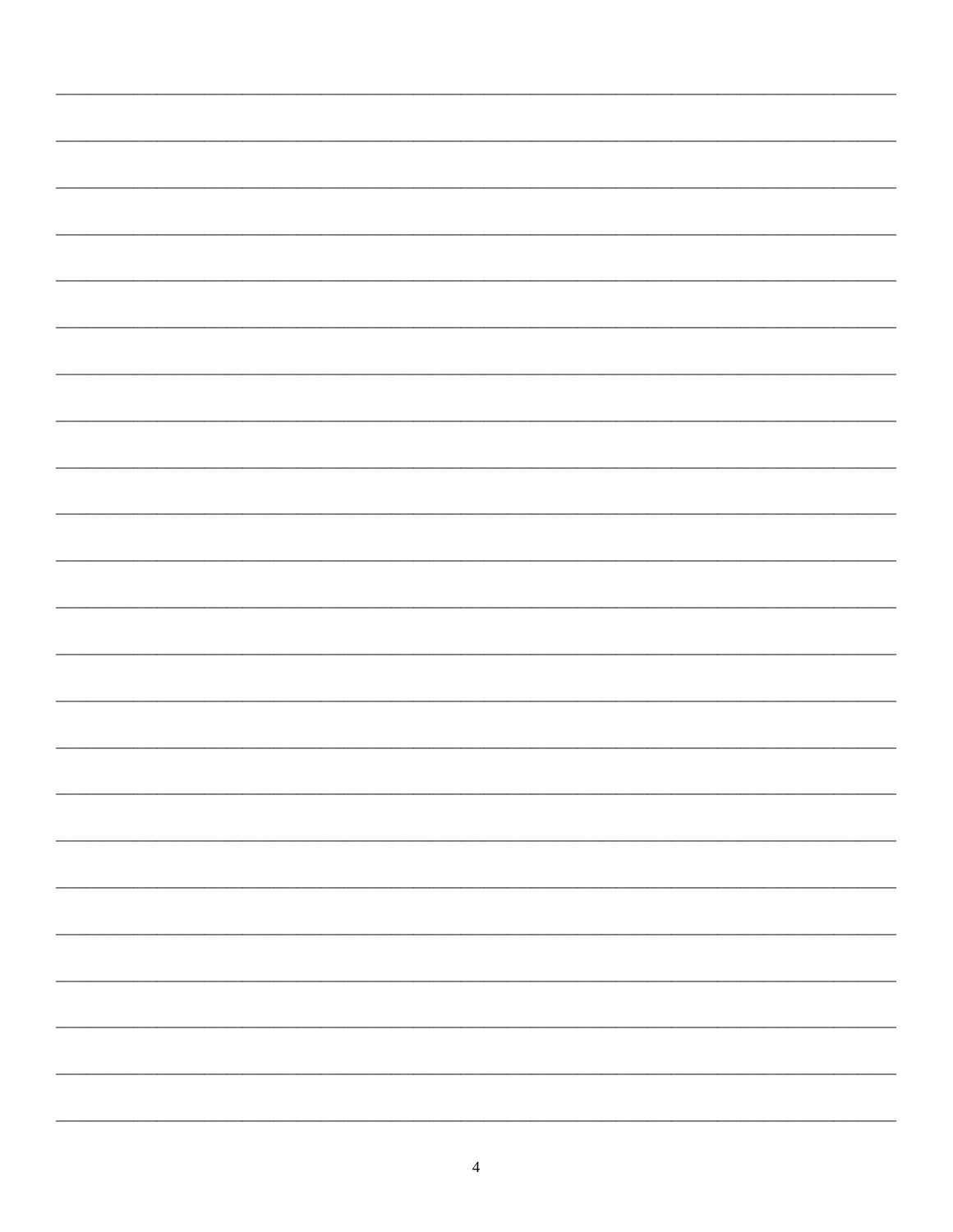Regents Examination in United States History and Government (Framework)

Student Name

School Name

Start your essay for Part II, Set 2 on the lines below: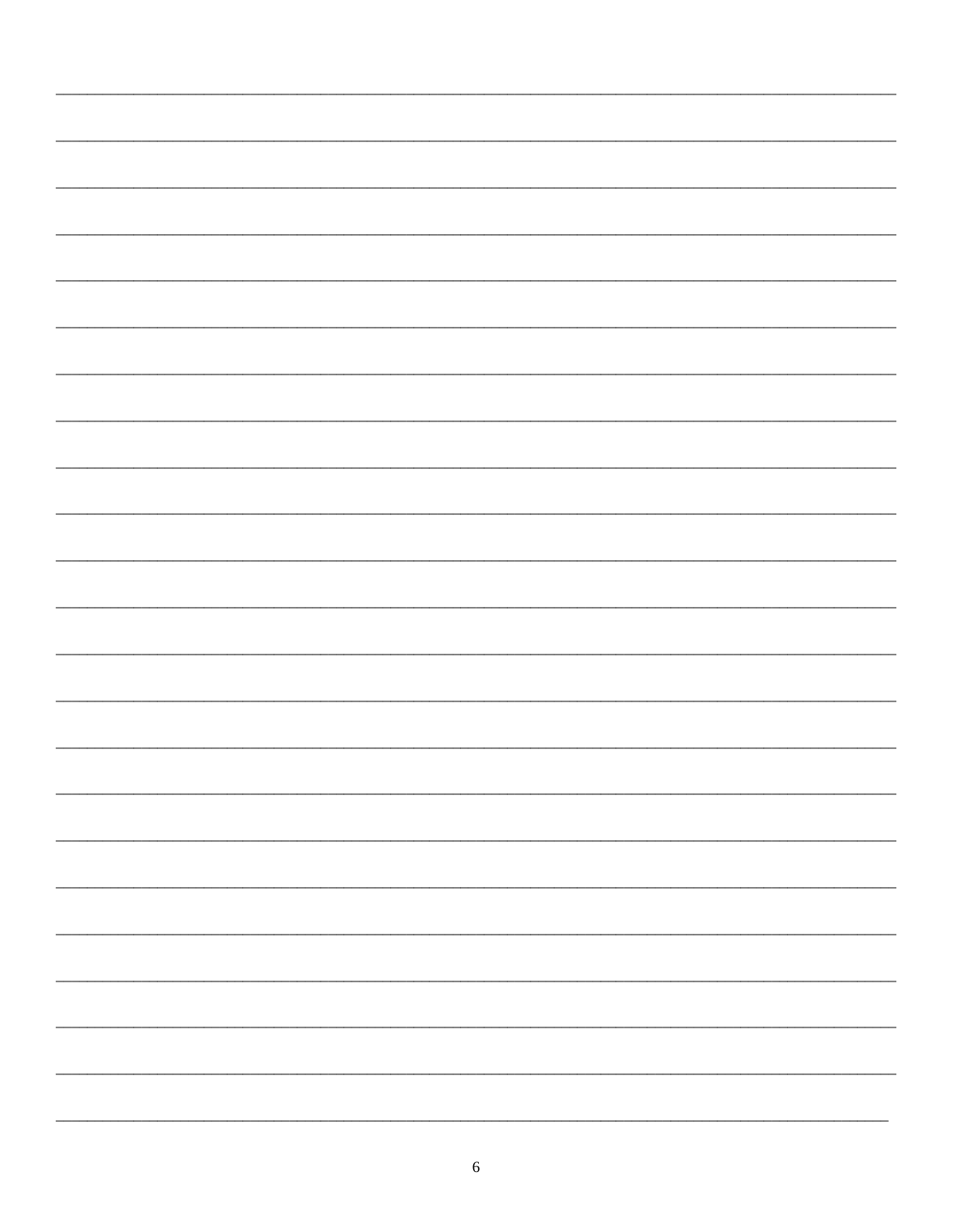Regents Examination in United States History and Government (Framework)

Student Name

Start your essay for Part III B, on the lines below: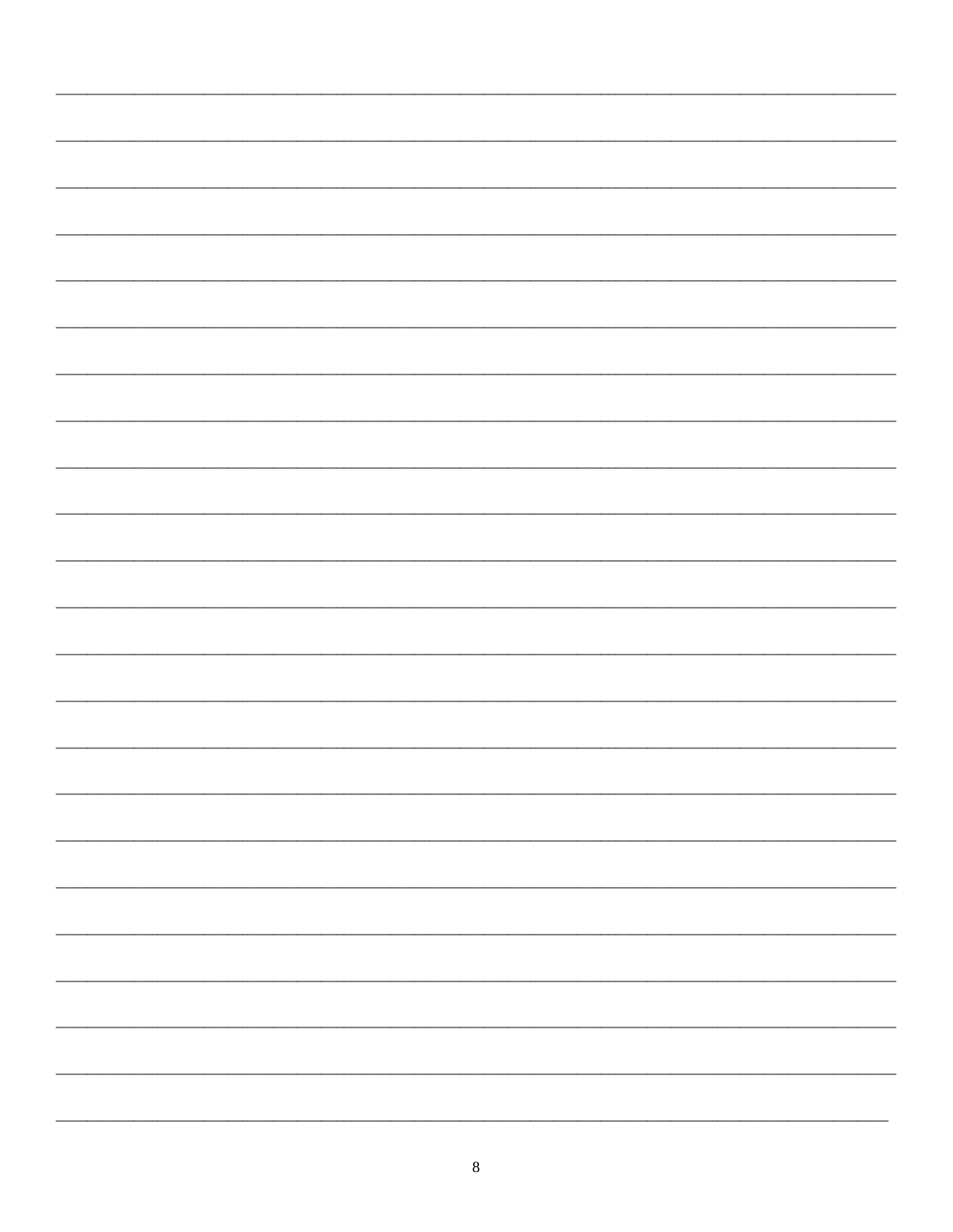| <b>Regents Examination in United States History and Government (Framework)</b> |  |  |  |  |
|--------------------------------------------------------------------------------|--|--|--|--|
| Student Name                                                                   |  |  |  |  |
| School Name                                                                    |  |  |  |  |
|                                                                                |  |  |  |  |
|                                                                                |  |  |  |  |
|                                                                                |  |  |  |  |
|                                                                                |  |  |  |  |
|                                                                                |  |  |  |  |
|                                                                                |  |  |  |  |
|                                                                                |  |  |  |  |
|                                                                                |  |  |  |  |
|                                                                                |  |  |  |  |
|                                                                                |  |  |  |  |
|                                                                                |  |  |  |  |
|                                                                                |  |  |  |  |
|                                                                                |  |  |  |  |
|                                                                                |  |  |  |  |
|                                                                                |  |  |  |  |
|                                                                                |  |  |  |  |
|                                                                                |  |  |  |  |
|                                                                                |  |  |  |  |
|                                                                                |  |  |  |  |
|                                                                                |  |  |  |  |
|                                                                                |  |  |  |  |
|                                                                                |  |  |  |  |